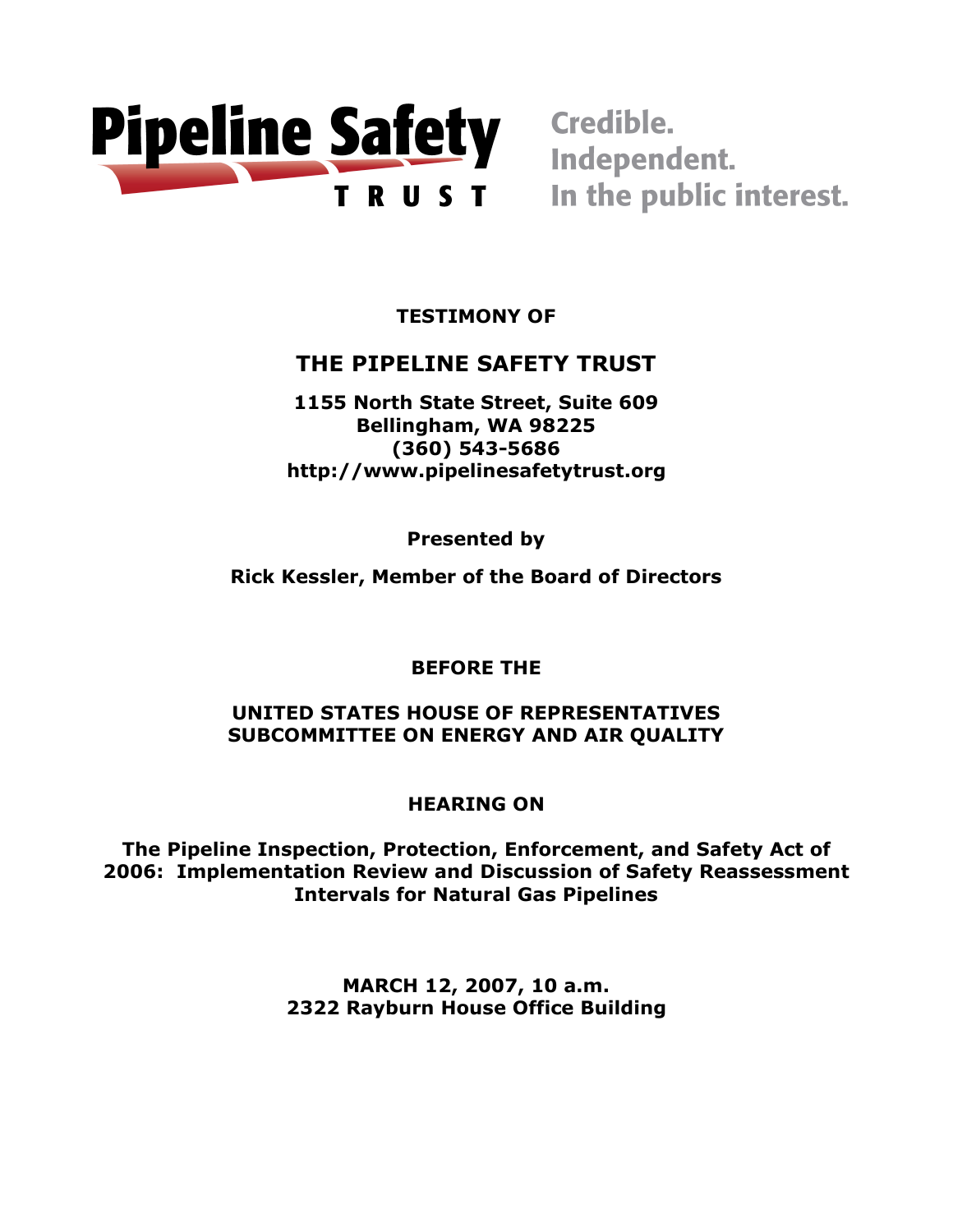Mr. Chairman and Members of the Committee:

Good morning, and thank you for inviting me to speak today on the important subject of pipeline safety. My name is Rick Kessler and I am testifying today as a member of the Board of Directors of the Pipeline Safety Trust. As many of you know I have years of legislative experience around pipeline safety issues as a staff member for this committee. Staff from the Pipeline Safety Trust are members of the Pipeline and Hazardous Materials Safety Administration's (PHMSA) Safety's Technical Hazardous Liquid Pipeline Safety Standard Committee, chairman of the Governor appointed Washington State Citizens Committee on Pipeline Safety, and on the steering committee for PHMSA's Pipeline and Informed Planning Alliance.

The Pipeline Safety Trust came into being after the 1999 Olympic Pipe Line tragedy in Bellingham Washington that left three young people dead, wiped out every living thing in a beautiful salmon stream, and caused millions of dollars of economic disruption to our region. After investigating this tragedy, the U.S. Justice Department recognized the need for an independent organization that would provide informed comment and advice to both pipeline companies and government regulators; and, would provide the public with an independent clearinghouse of pipeline safety information. The federal trial court agreed with the Justice Department's recommendation and awarded the Pipeline Safety Trust \$4 million which was used as an initial endowment for the long-term continuation of the Trust's mission.

The vision of the Pipeline Safety Trust is simple. We believe that communities should feel safe when pipelines run through them, and trust that their government is proactively working to prevent pipeline hazards. We believe that the local communities who have the most to lose if a pipeline fails should be included in discussions of how better to prevent pipeline failures. And we believe that only when trusted partnerships between pipeline companies, government, communities, and safety advocates are formed, will pipelines truly be safer.

The Pipeline Safety Trust is the only non-profit organization in the country that strives to provide a voice for those affected by pipelines that normally have no voice at proceedings like this. With that in mind, I am here to speak today for those who have been tragically affected by pipeline incidents since the Pipeline Inspection, Protection, and Enforcement Act of 2006 passed. I am speaking for the relatives of Maddie and Naquandra Mitchel who died in the November 2007 Dixie Pipeline propane explosion in Mississippi, which also destroyed many homes and scorched 150 acres of forest. I am speaking for the family of Corbin Fawcett who was killed driving down an interstate highway in Louisiana when the Columbia Gas Transmission pipeline under that highway exploded in December of 2007. I am also speaking today for the six members of the general public who were killed in distribution pipeline explosions in 2007, and for all those affected by the more than \$110 million in property damage caused by pipeline incidents in 2007, not to mention the millions of dollars in uncalculated costs from fuel price increases when these pipelines are temporarily shut down because of failures.

The Pipeline Safety Trust's staff and volunteers have testified to Congress nine times since the Bellingham tragedy. We have brought forward and worked with others on many initiatives that have been put into law through the Pipeline Safety Improvement Act of 2002 and the Pipeline Inspection, Protection, Enforcement and Safety Act of 2006.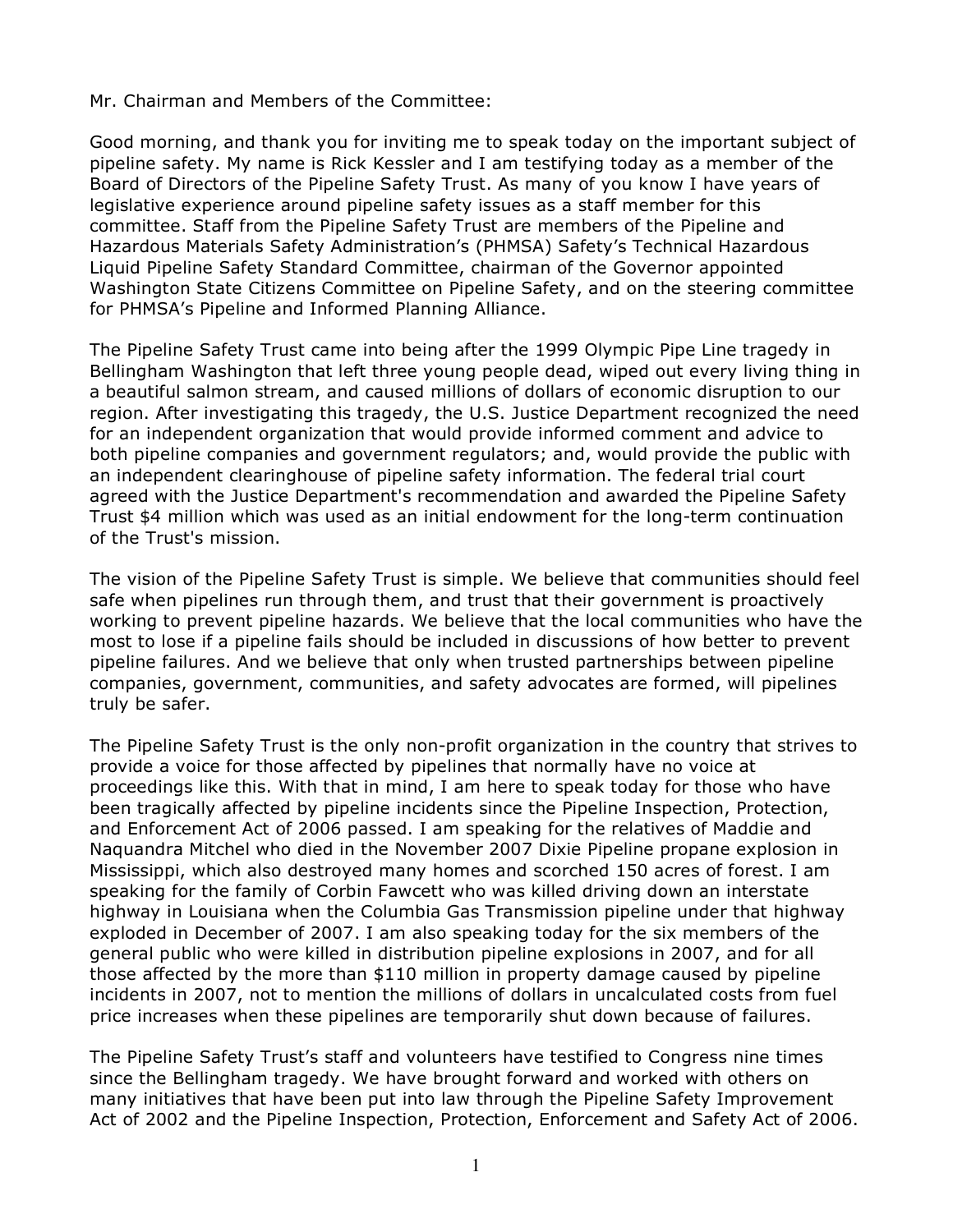In the past seven years we have developed valuable working relationships with many key staff members of PHMSA, the pipeline industry, local government, and citizens nationwide. blah,blah,blah …

## **Review of the Implementation of the Pipeline Inspection, Protection, Enforcement and Safety Act of 2006**

It has been a little over fourteen months since Congress enacted the Pipeline Inspection, Protection, Enforcement and Safety Act of 2006 so we appreciate that this committee is holding this hearing to review the successes and failures of PHMSA's efforts to implement many of the important safety improvements contained in the act. The Pipeline Safety Trust has been actively involved with many of these initiatives, so we would like to provide a quick overview of our view of how implementation has gone.

#### **State Damage Prevention Programs**

We strongly support the section in the Pipeline Inspection, Protection, Enforcement and Safety Act of 2006, which encourages states to increase their efforts surrounding damage prevention. Outside force damage remains one of the top causes of significant pipeline incidents, and is also one of the hardest causes to address in regulations. There is strong evidence of success with state damage prevention programs that include elements of stakeholder education, collaboration, and participation, as well as the use of dispute resolution, enforcement of damage prevention laws, best technologies, and constant evaluation and improvement.

PHMSA appears to be emphasizing these elements in their current communications and programs but we hope that Congress will keep a close eye on whether PHMSA is providing clear guidance to states in these areas, as well as whether increased funding as proposed in the 2006 Act actually flows to the states. Without increased funding, as promised in the Act, it is unlikely that many states will have the ability to increase the effectiveness of their damage prevention programs. The authorization and appropriation of increased funds for these efforts are the responsibility of Congress.

#### **Public Education and Awareness for the New 811 One Call number**

We are happy to see the implementation of the new nation-wide 811 One Call number. This single number will make it easier for people across the country to know where to call before they undertake activities that could cause harm to pipelines. While getting the number functional was a huge undertaking, an even bigger task is to make sure that homeowners, excavators, utility workers, and many others know about and use the 811 number. We hope that Congress will continue to support this effort through ongoing appropriation of funds. The Common Ground Alliance has done a good job of kicking off this effort, and using the federal funding to leverage private investments, but there is still much work to do.

#### **Low Stress Pipelines**

Lois [This is old language from a past testimony as a place holder]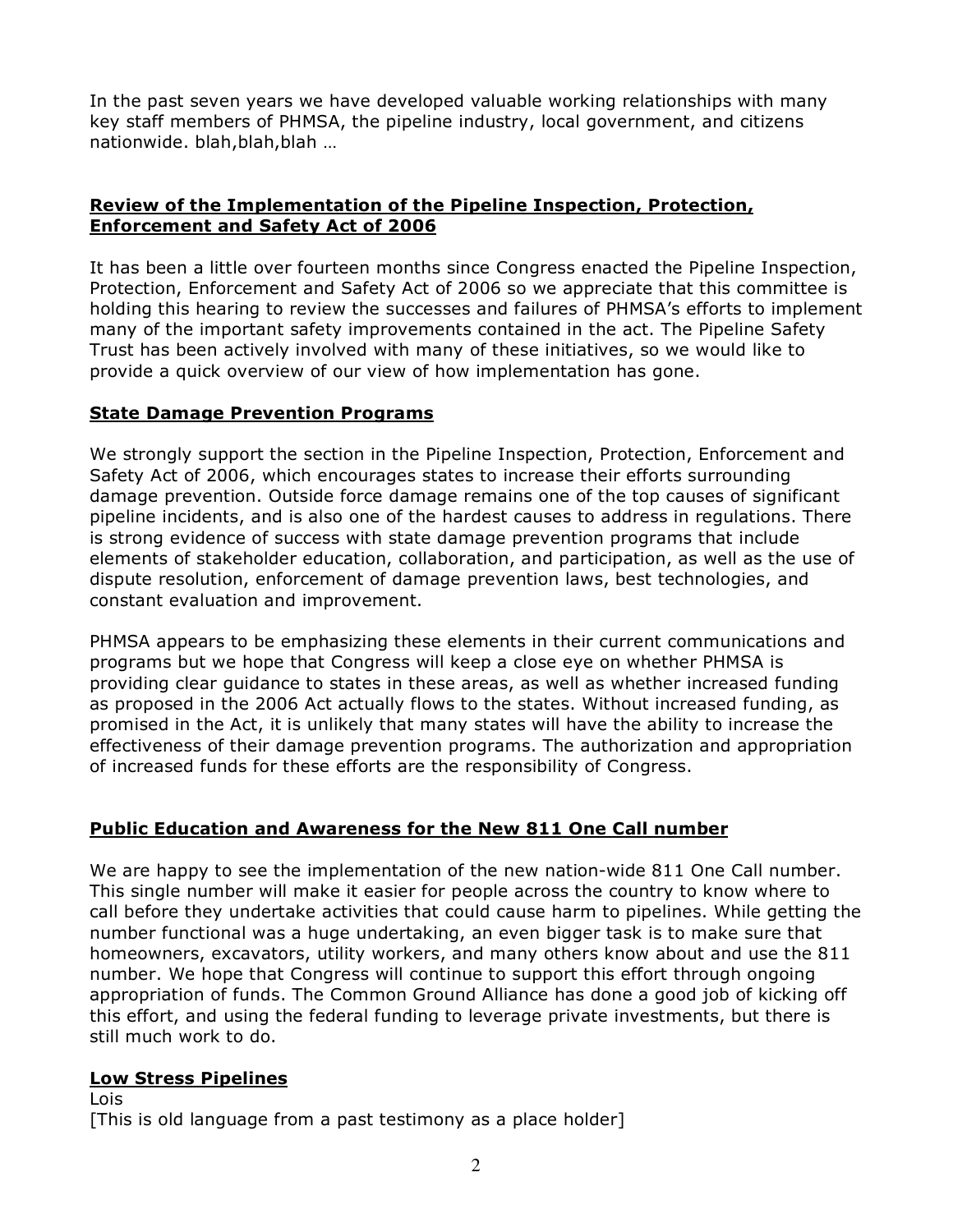The 200,000 gallon crude oil leak on the North Slope of Alaska last winter, the additional leak found this past summer followed by a partial shut-down of the Prudhoe Bay Oil Field, and the ensuing fiasco concerning BP's previously inadequate pipeline maintenance and testing have made it clear that all such low-stress pipelines should fall under the same minimum federal standards as other transmission pipelines. Likewise, those sections of pipeline, which could affect Unusually Sensitive Areas, should be required to meet the same integrity management provisions as other transmission pipelines.

The Pipeline and Hazardous Material Safety Administration (PHMSA) is currently engaged in a rulemaking on these low-stress pipelines that has as a starting point a proposal that is much weaker, and more confusing, than what is included in Senate Bill 3961, and the version of the bill coming forward from the House Energy and Commerce Committee. We hope that Congress will pass these provisions soon so that PHMSA understands the importance Congress has put on ensuring these pipelines are maintained in a way that protects the environment and the economy.

#### **Community Technical Assistance Grants**

The Pipeline Safety Trust has long pushed for these grants which would allow local communities that are most at risk from the potential hazards of pipelines in their midst to take a more active role in determining those risks and being part of the various processes that lead to pipeline safety standards and regulations. These grants were first included in the Pipeline Safety Improvement Act of 2002. The Pipeline Inspection, Protection, Enforcement and Safety Act of 2006 pushed for the implementation of these grants even harder by requiring PHMSA to set up a competitive process for these grants before PHMSA would be allowed to award any grants under section 60114 for Technology Development Grants for damage prevention.

It is over five years since Congress called for these community grants, but to our knowledge PHMSA has yet to set up a competitive process, and certainly none of these grants have been awarded. During that period the "local communities and groups of individuals" as defined in the USC 60130 whom are in need of technical assistance for "engineering or other scientific analysis of pipeline safety issues" or for "promotion of public participation in official proceedings" have been left to their own devices in the face of processes and proceedings that are overwhelmingly steered by the pipeline industry and their comparatively limitless dollars.

One of the Pipeline Safety Trust's core beliefs is that real pipeline safety is like a threelegged stool. One leg represents pipeline regulators. One leg represents the pipeline industry, and the last leg represents the local communities that are positively and negatively affected by pipelines. Take away any one leg and the stool becomes dangerously unstable. Local government and community organizations do not have the resources to be a legitimate leg in this stool, which is why these grants are so important for pipeline safety.

Let me provide some specific examples of where these grants could provide real value for pipeline safety by involving local governments and communities better.

• PHMSA is currently undertaking a very valuable effort called the Pipelines and Informed Planning Alliance (PIPA). This effort in part is a result of a requirement in the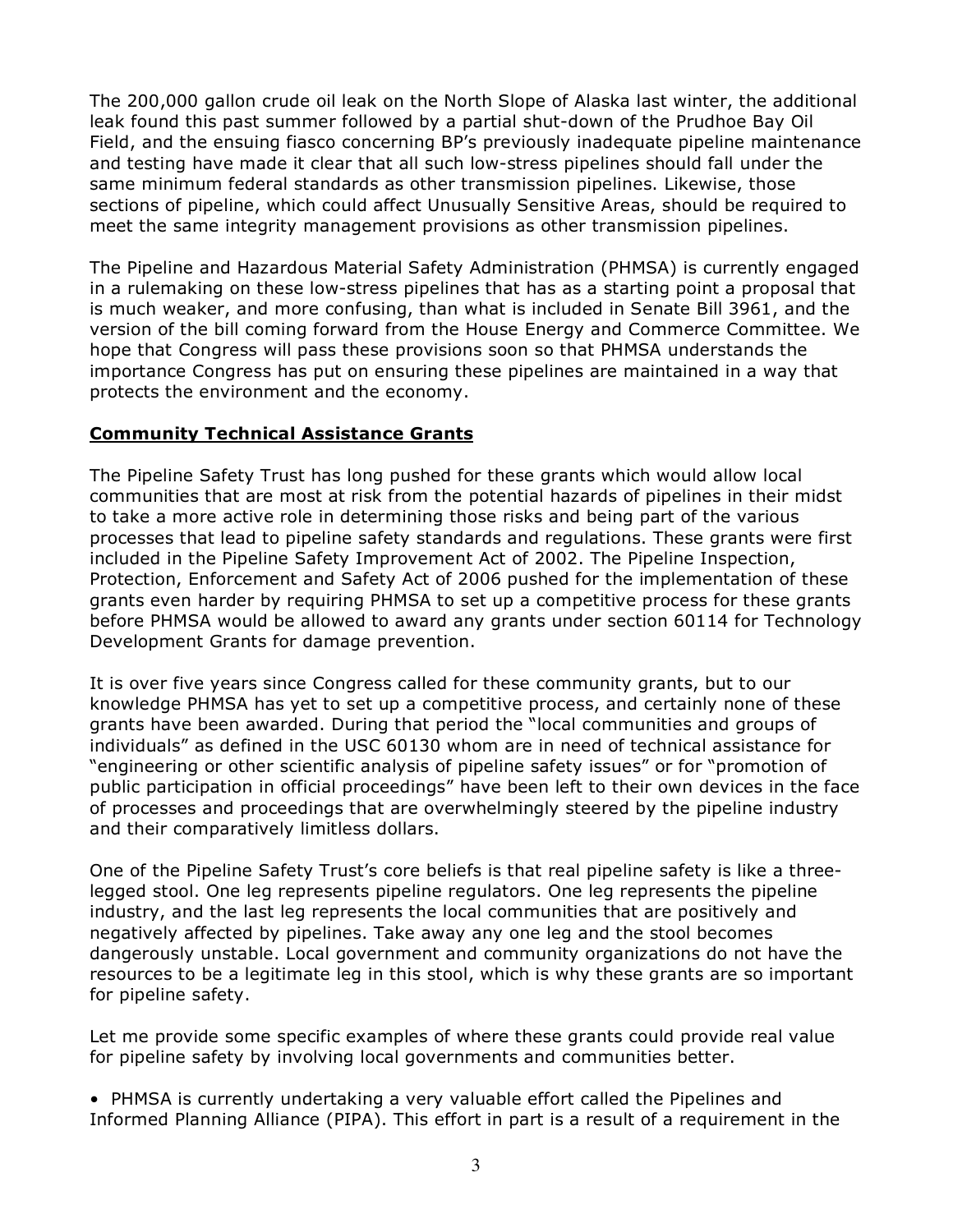Pipeline Safety Improvement Act of 2002, which required PHMSA to study the concerns with population encroachment along transmission pipeline rights-of-way. PIPA has brought together all the stakeholders to try to develop some solutions to the thorny issues around where pipelines intersect with proposed local development. One significant barrier to the success of this initiative is lack of participation by local government and citizens who actually understand and control the local zoning, permitting, and planning processes. One barrier to their participation is the actual cost of participation in terms of travel, costly conference calls, and lack of staffing. One of these Community Technical Assistance Grants to a group that could provide basic staff support and participation costs to local government and citizen participants would remove this barrier.

• The Pipeline Safety Trust received numerous calls in the past year from members of local school boards who are looking at locating a new school on property that contains, or is near a pipeline. These grants could enable a school board to hire an independent consultant to research the existing information about pipeline risk, and then help educate and inform the school board about the particular risks of their proposed site and ways to mitigate those risks. That information could then be shared with other school districts that are faced with similar decisions.

• For the past few years local government and citizens across the country have been faced with numerous new pipeline proposals. They have serious questions about how pipelines are installed, maintained, and inspected, as well as how possible incidents could affect their safety, drinking water sources, and property. These grants could provide such communities a source for independent technical information that could help them focus their concerns on the proper threats, and thus become a valuable partner in safely siting needed new pipelines. The information that comes out of these grants could them be shared with other local governments as a source of trusted independent guidance.

#### **Enforcement Transparency**

In our opinion one of the true successes of the Pipeline Inspection, Protection, Enforcement and Safety Act of 2006 has been the rapid implementation by PHMSA of the enforcement transparency section of the Act. It is now possible for affected communities to log into the PHMSA website

(http://primis.phmsa.dot.gov/comm/reports/enforce/Enforcement.html) and review enforcement actions regarding pipelines in those communities. This transparency should either increase the public's trust that our system of enforcement of pipeline safety regulations is working adequately, or will provide the information necessary for the public to push for improvements in that system.

This transparency in enforcement documentation represents just one of the relatively new efforts by PHMSA to provide valuable information for public review. PHMSA's Stakeholder Communications website represents a huge improvement in transparency in the last few years, and we also appreciate their efforts in getting the National Pipeline Mapping System available again to the public.

The one area where PHMSA could go even further in transparency would be a web-based system that would allow public access to basic inspection information about specific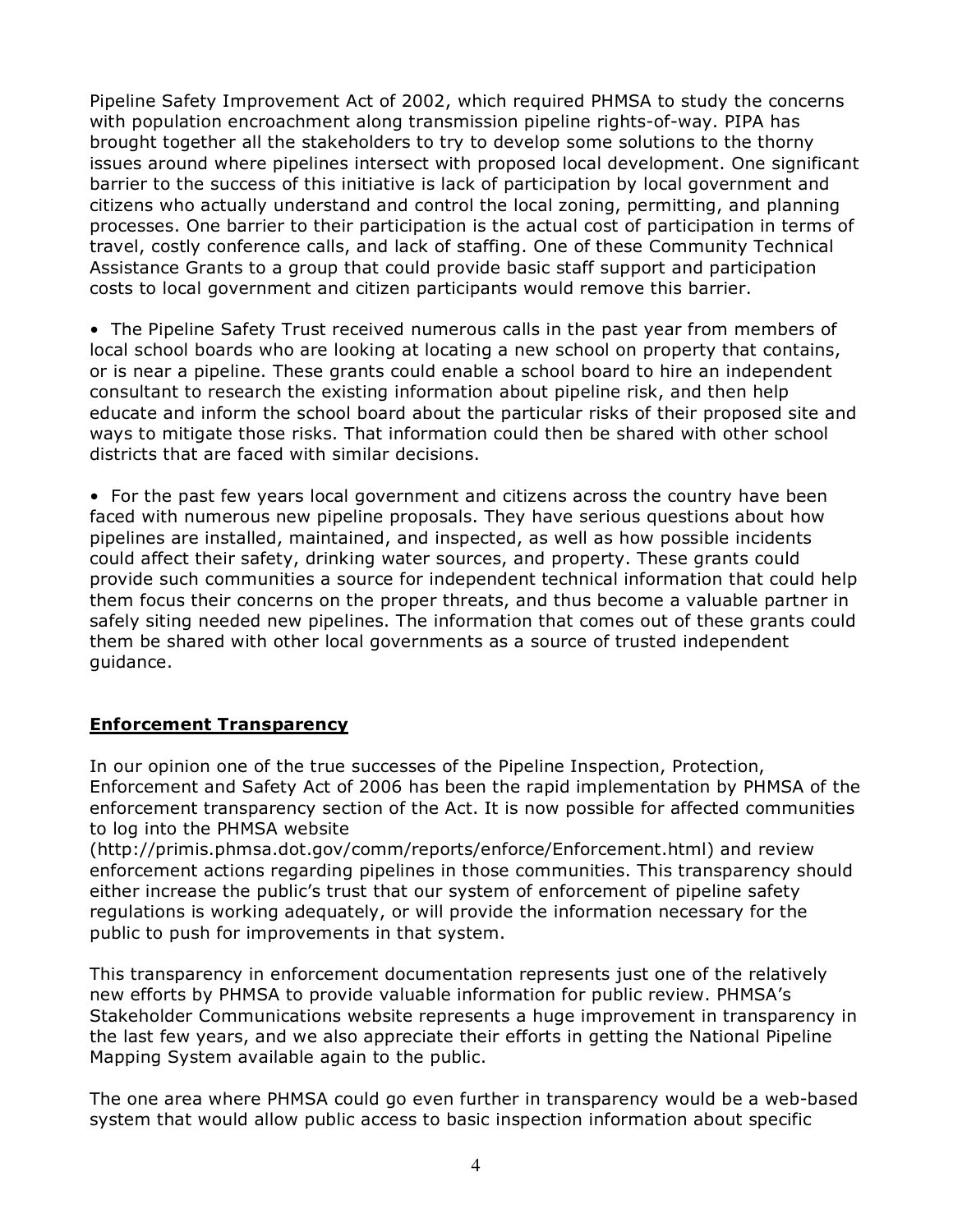pipelines. An inspection transparency system would allow the affected public to review when PHMSA and their state partners have inspected a particular pipeline, what was found, and how any concerns have been rectified. This inspection transparency should again increase the public's trust in the checks and balances in place to make pipelines safe.

### **Distribution Integrity Management Program Rulemaking Deadline**

In the Pipeline Inspection, Protection, Enforcement and Safety Act of 2006 Congress gave PHMSA a deadline of December 31, 2007 to prescribe minimum standards for integrity management of distribution pipelines. While it is clear that PHMSA has been working on these standards, it is also clear that they have missed this deadline. Congress and the public deserve an explanation of why deadlines are missed. We have supported every deadline that Congress has imposed and encourage deadlines as a way to force safety improvements to move forward, but we also recognized that it is sometimes better to do things right instead of doing them fast.

One of our particular interests with distribution pipelines is the use of Excess Flow Valves (EFVs). The Pipeline Inspection, Protection, Enforcement and Safety Act of 2006 requires the use of EFVs for most new and replaced service lines in single family residential housing after June 1, 2008. We hope that PHMSA makes every effort to meet this important deadline. We have recently heard from manufacturers of EFVs that the gas industry may be sponsoring a new study of the effectiveness of EFVs. The National Transportation Safety Board has studied and recommended the use of EFVs for years, there are millions of EFVs in successful use nationwide, and Congress has mandated their use. We hope that this possible new study is not an attempt to further delay the implementation of the use of these important safety devices.

# **Leak Detection Technology Study**

Following a number of high profile liquid pipeline failures where leak detection systems were unable to identify ruptures or ongoing small leaks The Pipeline Inspection, Protection, Enforcement and Safety Act of 2006 required PHMSA to produce a report by December 31, 2007 to report on these inadequacies and ways to improve such leak detection technologies. PHMSA has missed this deadline.

# **Corrosion Control Regulations**

Following a number of leaks on pipelines on the North Slope in Alaska, the Pipeline Inspection, Protection, Enforcement and Safety Act of 2006 required PHMSA to review whether the current regulations regarding internal corrosion on liquid pipelines were adequate, and to produce a report by December 31, 2007 on this review. PHMSA has met once with the Technical Hazardous Liquid Pipeline Safety Standards Committee to discuss these internal corrosion issues, but to date PHMSA has not issued a report on the review or started any rule making activities. PHMSA has missed this deadline.

#### **Review of reassessment intervals for gas transmission pipelines**

Ever since the passage of the Pipeline Safety Improvement Act of 2002 the natural gas pipeline industry has argued the reassessment interval for gas transmission pipelines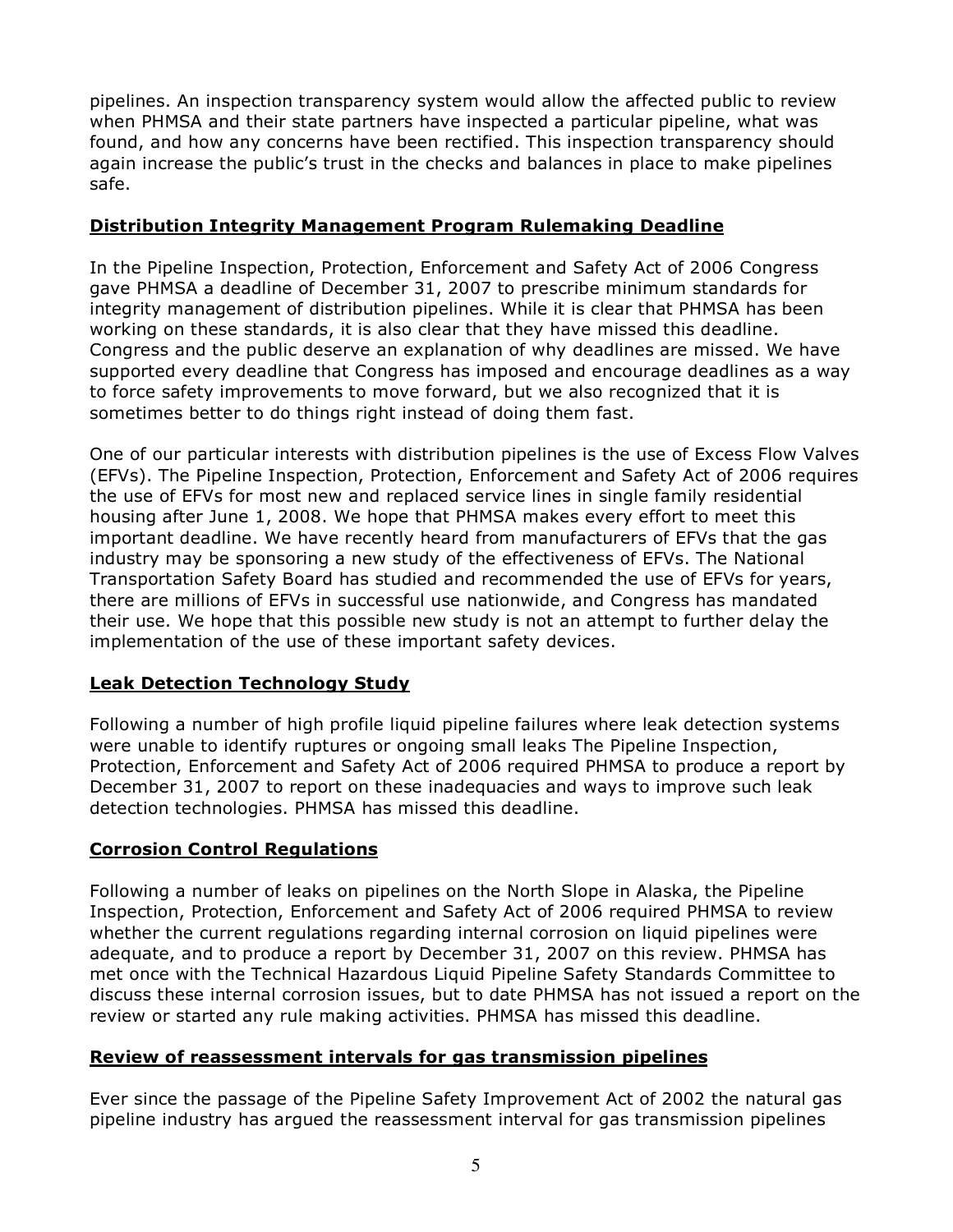was not based on well considered engineering and scientific data. They argue that each pipeline has its own unique properties and as such each pipeline should have reassessment intervals based on its particular engineering and data. While we agree that the initial interval was not based on any exhaustive study or data, it also is clear that the data needed to make such a determination was not available. The integrity management process in the 2002 Act was the needed comprehensive start to collect such specific data from specific pipelines. Congress gave the industry ten years to complete the initial baseline integrity management survey, and we have only recently passed the date where the industry was to have completed 50% of that baseline task.

PHMSA and the industry have begun a process by which to provide companies who have successfully completed the initial baseline assessment of segments of their pipelines a way to apply for a waiver from the current Congressionally mandated reassessment intervals. Our review of this process has concluded that it is reasonable and well thought out, but since no clear rule has been drafted for review we want to provide the things we believe need to be clearly spelled out in this proposed waiver process.

• Waivers should not be processed if PHMSA does not have the resources to do so without undermining their existing pipeline safety programs. If these waivers are a priority of the industry then Congress should consider implementing waiver fees to provide PHMSA the resources to get the job done.

• Waivers should only be considered for pipeline segments that have fully completed the initial baseline assessment.

• Waivers should only be considered for pipeline segments where operators have provided PHMSA with sufficient information to show the baseline assessment was adequate, and that they have identified the pertinent threats and have a plan in place to correctly monitor and address those threats.

• Waivers should not be considered for pipeline segments where failures have occurred within the past ten years from causes within the operator's primary responsibility (corrosion, material failures, incorrect operation, etc.).

• Waivers should not be considered for pipeline segments that include bare steel pipe, ineffective pipe coating, or ineffective cathodic protection.

• Waivers should not be considered for pipeline segments where identified threats (such as selective seam corrosion, etc) include issues where time to failure calculations are unreliable.

• Waivers should be revoked if a failure occurs from causes within the operator's primary responsibility (corrosion, material failures, incorrect operation, etc.).

• Waiver application, supplemental information, correspondence, and the final waiver should all be included in an easy to locate publicly accessible web-based docket.

We would also like to point out that while the trend for the number of significant pipeline incidents in the past ten years for onshore liquid pipelines is declining, the trend for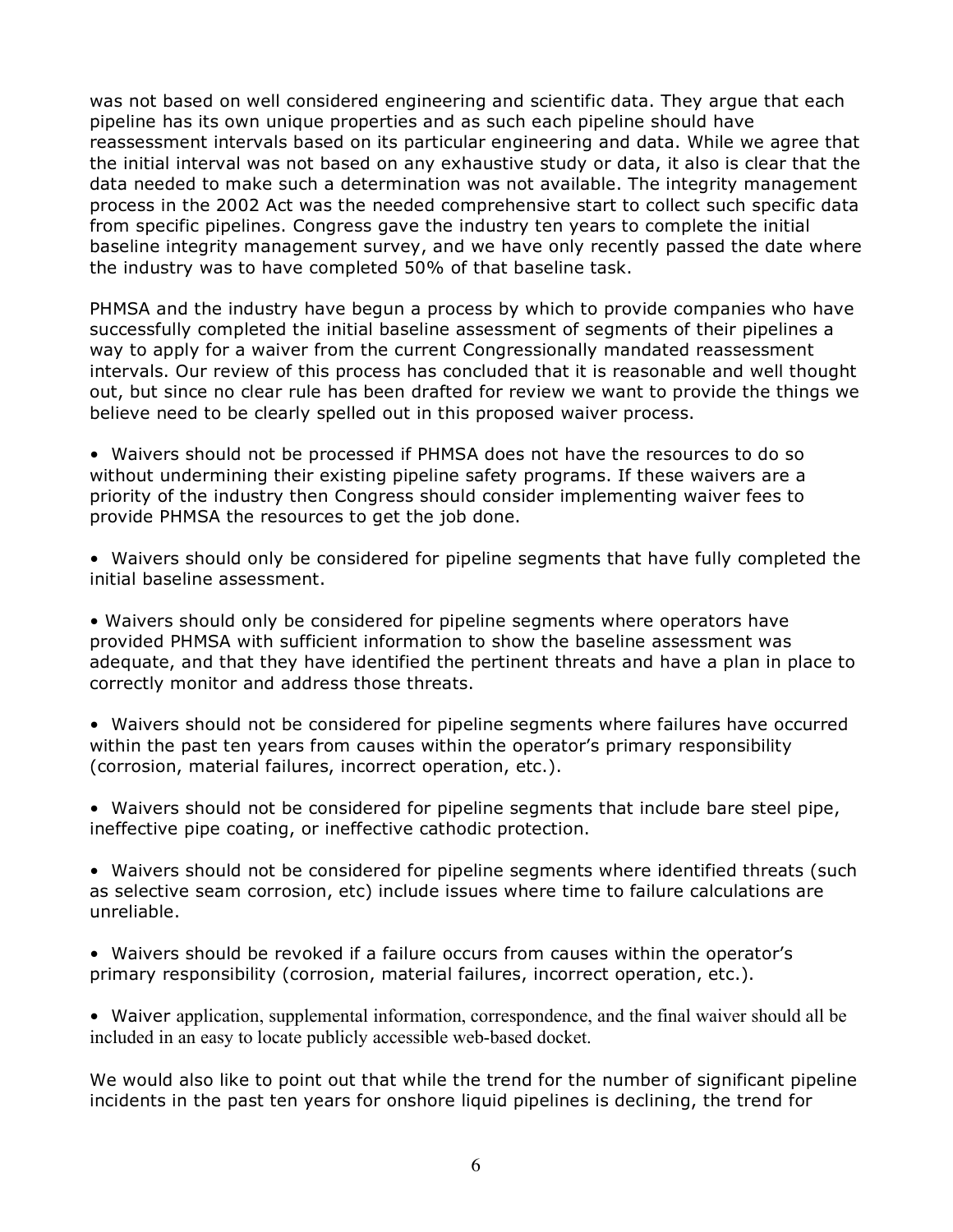significant incidents for onshore natural gas pipelines is increasing. The following graphs illustrate these trends.